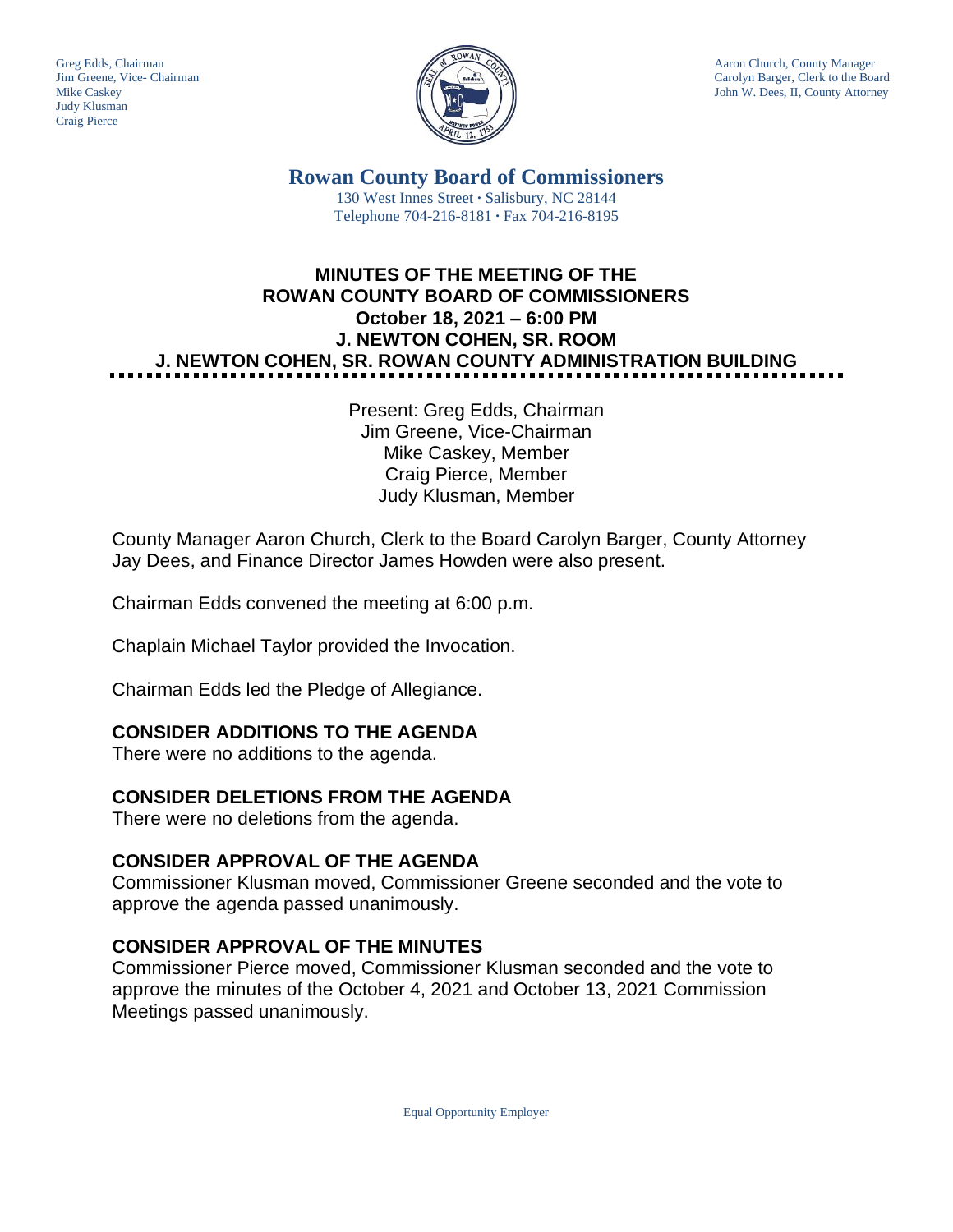# **1. CONSIDER APPROVAL OF CONSENT AGENDA**

Commissioner Klusman moved approval of the Consent Agenda. The motion was seconded by Commissioner Greene and passed unanimously.

The Consent Agenda consisted of the following:

- A. Donation of Rock and Artifact Display Items to Rowan Museum<br>B. FY22 Transit 5310 Rural State Grant Agreement
- B. FY22 Transit 5310 Rural State Grant Agreement
- C. 1st United Church of Christ Foundation Award
- D. Ambulance Franchise
- E. Kannapolis Debt
- F. Permission to Submit Non-Matching Grant to Reimburse Red Wolf Expenses
- G. Authorization to Purchase from H-GAC Cooperative Purchasing Program
- H. Tax Refunds for Approval
- I. Permission to Release RFQ for Engineering Services for Residential Plumbing
- J. Approval for Task Order 2021-02 for Title V & EPA Gas Reporting with HDR Engineering
- K. Approval for Task Order 2021-03 for General Services with HDR Engineering
- L. Schedule Public Hearing for Multiple Road Names
- M. Request for Approval for Body Camera Purchase for Bailiffs
- N. Surplus Vehicles & Equipment
- O. Bi-Weekly Environmental Health Report
- P. Approval of Contract with ADW Architects for Needs Assessment Study, Programming and Master Planning for the Health Department

# **2. SPECIAL RECOGNITION**

Commissioner Caskey noted the month of October was Clergy Appreciation Month and that he was grateful to Chaplain Hugh "Michael" Taylor, and his son, Chaplain Michael Paul Taylor, for providing the Invocations at Commission Meetings. Both men served as Chaplains for the Rowan County Sheriff's Department. Commissioner Caskey explained that the American Civil Liberties Union (ACLU) had sued the County (in 2013) because Commissioners were providing the Invocations at the Board of Commissioners Meetings. Commissioner Caskey said as Chaplain for the Sheriff's Department Chaplain Taylor had been approved to provide the Invocations.

Commissioner Caskey said both Chaplains did a lot for the community and the Sheriff's Department. Commissioner Caskey described the country as angry, scared and divided right now and he said it meant a lot to the Commissioners to have Chaplains praying for them and for peace at their meetings.

Chairman Edds called both Chaplains forward and expressed appreciation for their prayers not only at meetings but at other times, as well. Chairman Edds said the Commissioners were thankful for both Chaplains and their dedication.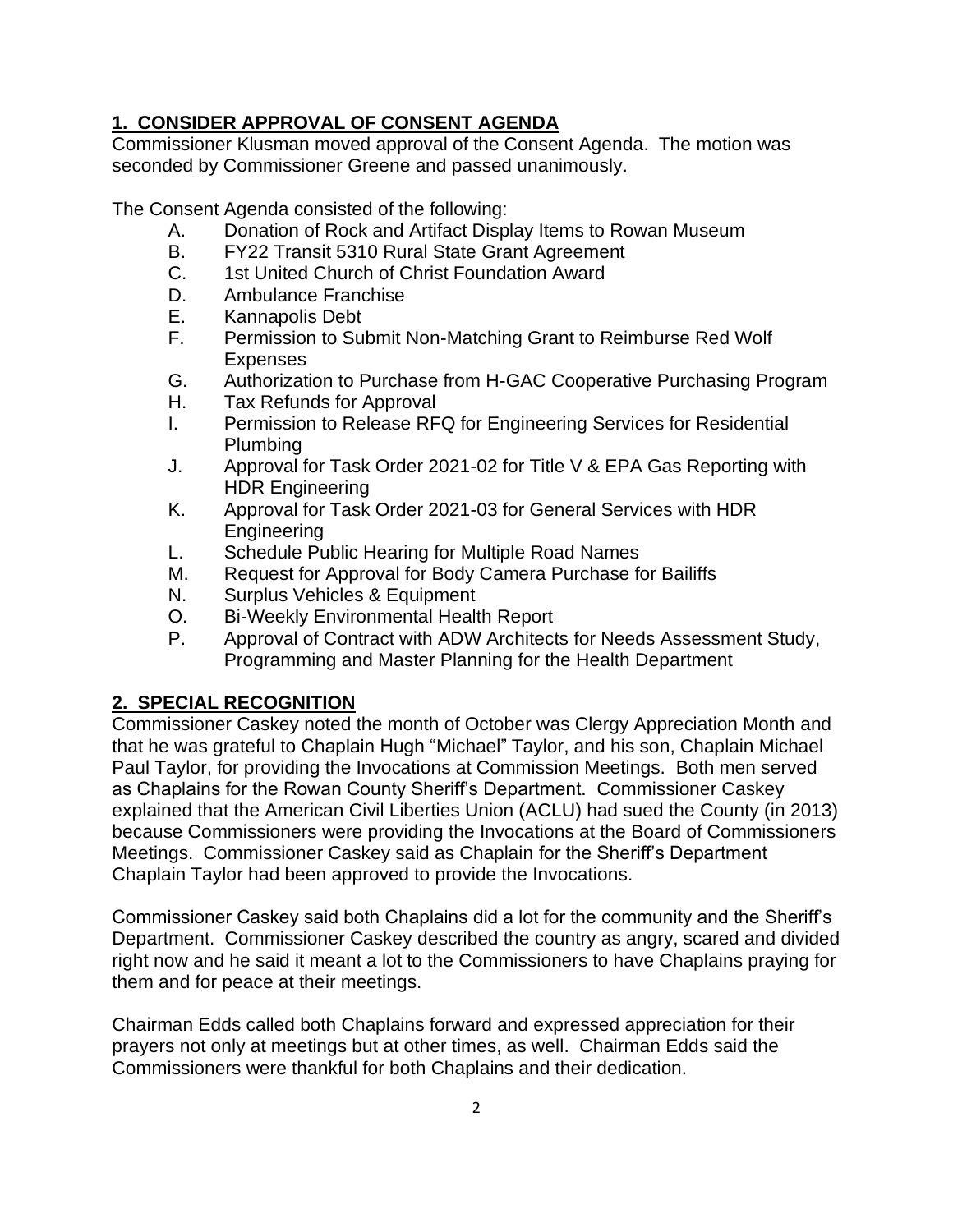The Board gathered with the Chaplains in front of the dais for a photo and then presented them with tokens of appreciation for their service.

Chairman Edds also noted that Commissioner Klusman was a Pastor and expressed appreciation for her, as well.

#### **3. PUBLIC COMMENT PERIOD**

Chairman Edds opened the Public Comment Period to entertain comments from any citizens wishing to address the Board. With no one coming forward, Chairman Edds closed the Public Comment Period.

### **4. BINTI INTRODUCTION AND SOLE SOURCE REQUEST**

Micah Ennis, Director of the Department of Social Services (DSS), reported that DSS was preparing to contract with Binti to provide a cloud-based software solution to foster home licensing applications.

Ms. Ennis introduced several staff members who were in attendance to answer any questions the Board might have during the presentation. Those in attendance were Joshua Stutts, Nadean Quarterman, Donna Beaver, Clarisa Sifford, Beverly Dupree, Tisha Warren and George Montgomery.

Ms. Ennis discussed what DSS hoped to achieve with the software as a sole source for this particular module pursuant to North Carolina General Statute § 143-129(e)(6). Ms. Ennis felt the software would help increase efficiency with foster home licensing. Ms. Ennis noted that staff from Binti were participating in the meeting remotely if the Board had any questions.

Ms. Sifford came forward to discuss foster home recruitment and Mr. Montgomery discussed licensing for foster care.

Ms. Ennis said the ultimate goal was to return children to their families if they could be safely returned but there were situations when that could not occur. Ms. Ennis confirmed to Chairman Edds that folks will get a license to become a foster parent with no intention of adopting; however, Ms. Ennis said there were times foster parent(s) ended up falling in love with the children and adopting them. Ms. Ennis noted that 22 families had been licensed over the past 3 fiscal years and the average licensing timeframe was a little over 8 months. Ms. Ennis said DSS would like for the process to be faster and she felt the efficiency of Binti would help. Ms. Ennis noted those who had applied to become a foster parent would be able to log in to Binti and track their status.

In response to an inquiry from Commissioner Greene, Ms. Ennis explained that many children are placed with other relatives under kinship care. Ms. Ennis continued by describing how other children were placed in residential care settings and sometimes in residential care outside of Rowan County.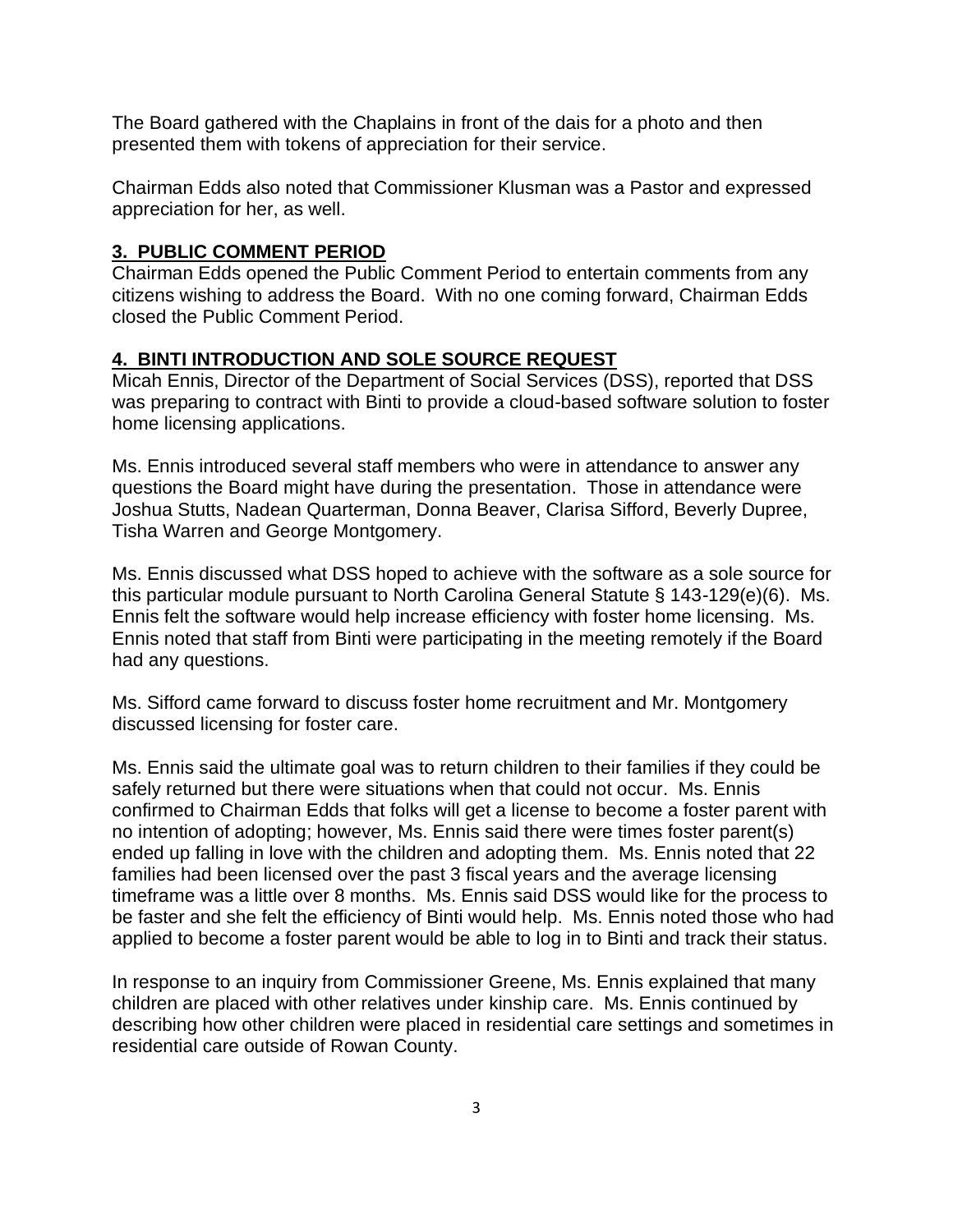At the request of Commissioner Klusman Ms. Ennis highlighted the conversations that were underway with Nazareth Child and Family Connection. Ms. Ennis said therapeutic services were provided, as well as residential services and she expressed hope that Nazareth would help fill in the gaps to help keep some of the kids in Rowan County.

Commissioner Klusman moved to adopt the Binti introduction and sole source request from DSS. The motion was seconded by Commissioner Pierce and passed unanimously.

# **5. FINANCIAL REPORTS**

Finance Director James Howden presented several financial graphs depicting the following information:

- Annual Cumulative Expenditure Comparisons as of September 2021 \$35,657,267
- Annual Cumulative Revenue Comparisons as of September 2022 \$60,970,620
- Annual Cumulative Current Year Property Tax Comparisons as of August 2022 \$52,696,594

### **6. BUDGET AMENDMENTS**

Finance Director James Howden presented the following budget amendments for the Board's consideration:

- Health Department To move funding due to program change. \$0
- Finance Budget Trust, Fines, and Forfeiture and Tax Funds revenue and expense accounts to be in compliance with GASB 84. \$39,250,000

Commissioner Pierce moved approval of the budget amendments as presented. The motion was seconded by Commissioner Greene and passed unanimously.

#### **7. DECEMBER 2021 MEETING SCHEDULE**

Chairman Edds said the Board typically canceled the second regularly scheduled meeting in the month of December when possible. Chairman Edds asked the Commissioners their preferences for holding two (2) meetings in December.

Commissioner Pierce moved to cancel the December 20, 2021 Commission Meeting. The motion was seconded by Commissioner Greene and carried unanimously.

#### **8. CLOSED SESSION**

Chairman Edds moved at 6:25 p.m. for the Board enter into Closed Session in accordance with North Carolina General Statute 143-318.11(a)(1) to consider approval of the minutes of the Closed Sessions held on August 2, 2021 and August 16, 2021; *and* in accordance with North Carolina General Statute § 143-318.11(a)(3) for Attorney-Client Privileged Communication to discuss matters relating to insurance coverage, risk